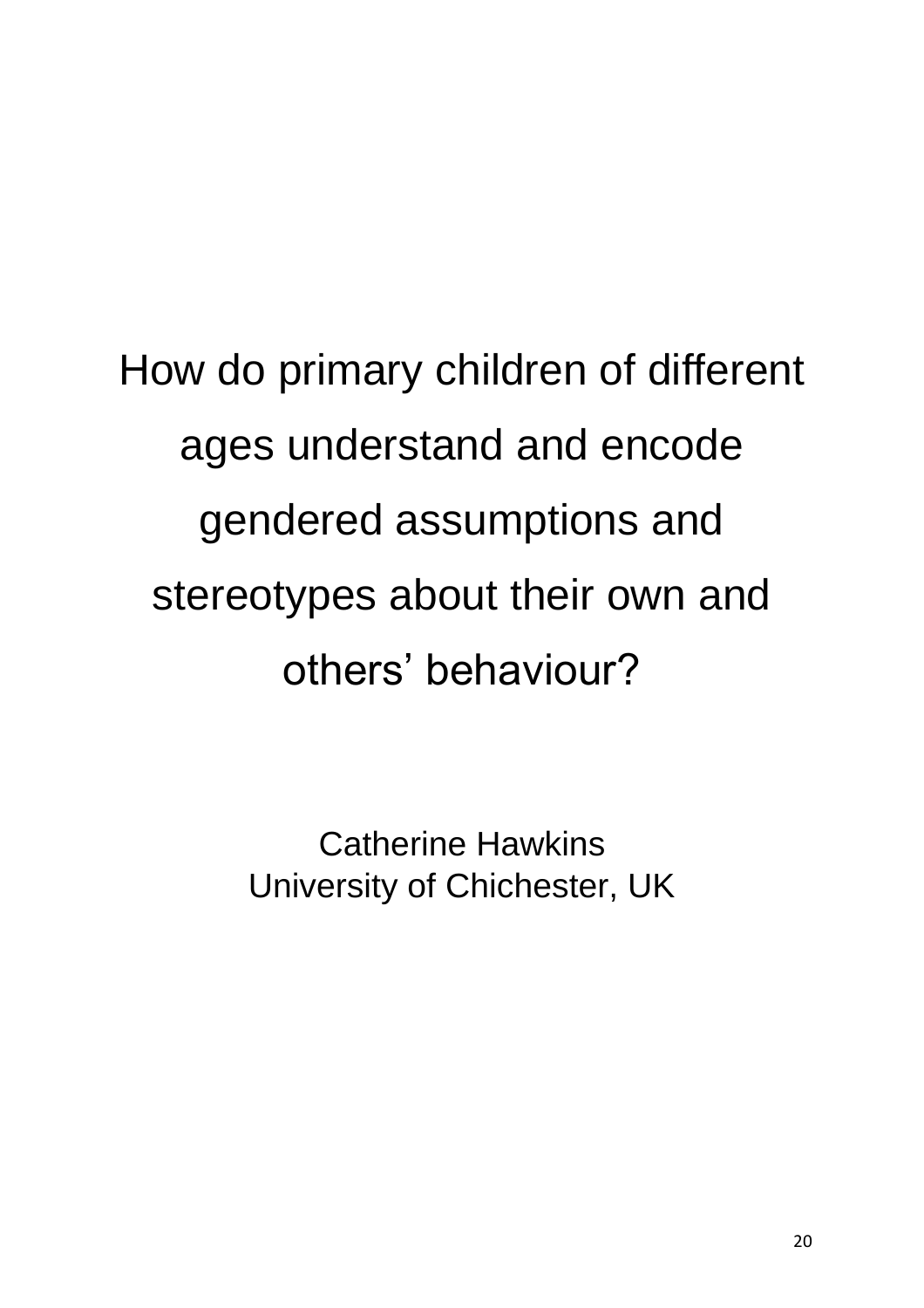## **Abstract**

*The following study considers the development of children's gender stereotypes within the context of a rural primary school in the South of England. It sets out to ascertain when children develop gender stereotypes and some ways that these assumptions are influenced. Focus groups were chosen from five year groups to participate in two specially chosen activities: a picture-matching activity in which children matched job roles to images of male and female faces; and a scenario based role-play exercise where children chose which roles they would play. The teacher, adopting a researcher-practitioner role, observed the children undertaking these activities and conducted semi-structured interviews in order to collect data representative of children's gender identity and gender stereotypes. Data revealed some common stereotypes that children held across the year groups. These findings also served as support for existing research, which indicates that the development of children's gender stereotypes occurs before the age of five and remains consistent throughout their primary years. Based on these findings, it is clear that teachers, parents, the media, the cultural presumptions of a community and the attitudes that exist in the world as a whole all have significant impact on the ways in which primary children encode gendered assumptions and stereotypes about their own and others' behaviour. According to the analysis contained herein, it is evident that teachers and schools could benefit from a continued awareness and understanding of gender stereotypes, whilst implementing strategies in the classroom and adjusting teaching practice to address issues of gender discrimination.* 

## **Introduction**

Ideally, children would grow up in a world free of gender stereotypes. Such freedom would empower children to exhibit behaviour and learn skills that are entirely based on their personal preferences, devoid of the restriction that societal norms place on their gender (Bem, 1983; Kimmel, 2004; Wilbourne & Kee, 2010). However, as the following reveals, effective steps need to be taken in order to achieve this. This study will address the following two questions: '*When do children develop gender stereotypes?*' and '*What influences children's stereotypes?*'

## **Literature Review**

'*Despite current applause for gender equality, children seem to be as stereotypically sextyped as those of yesteryear.*' Joannie M. Schrof (1993)

This literature review aims to provide a clear picture of existing knowledge and theory surrounding children's development of gender stereotypes and gendered assumptions, albeit as part of a small-scale study. This will set a clear foundation for the research contained herein. Gender development is a '*ubiquitous and fundamental part of any child's development*' (Leman & Tenenbaum, 2011, p.153). Throughout children's development, gender stereotypes are acquired. Gender stereotypes are beliefs about personal attributes and often concern the ways men and women are categorised differently (Kollmayer, Schooner & Spiel, 2016).

## What are the main gender development theories?

There are three main psychological gender development theories: social learning theory, cognitive development theory and gender schema theory. The *social learning theory*  encapsulates the idea that gender is a social construct (Aina and Cameron, 2011) and that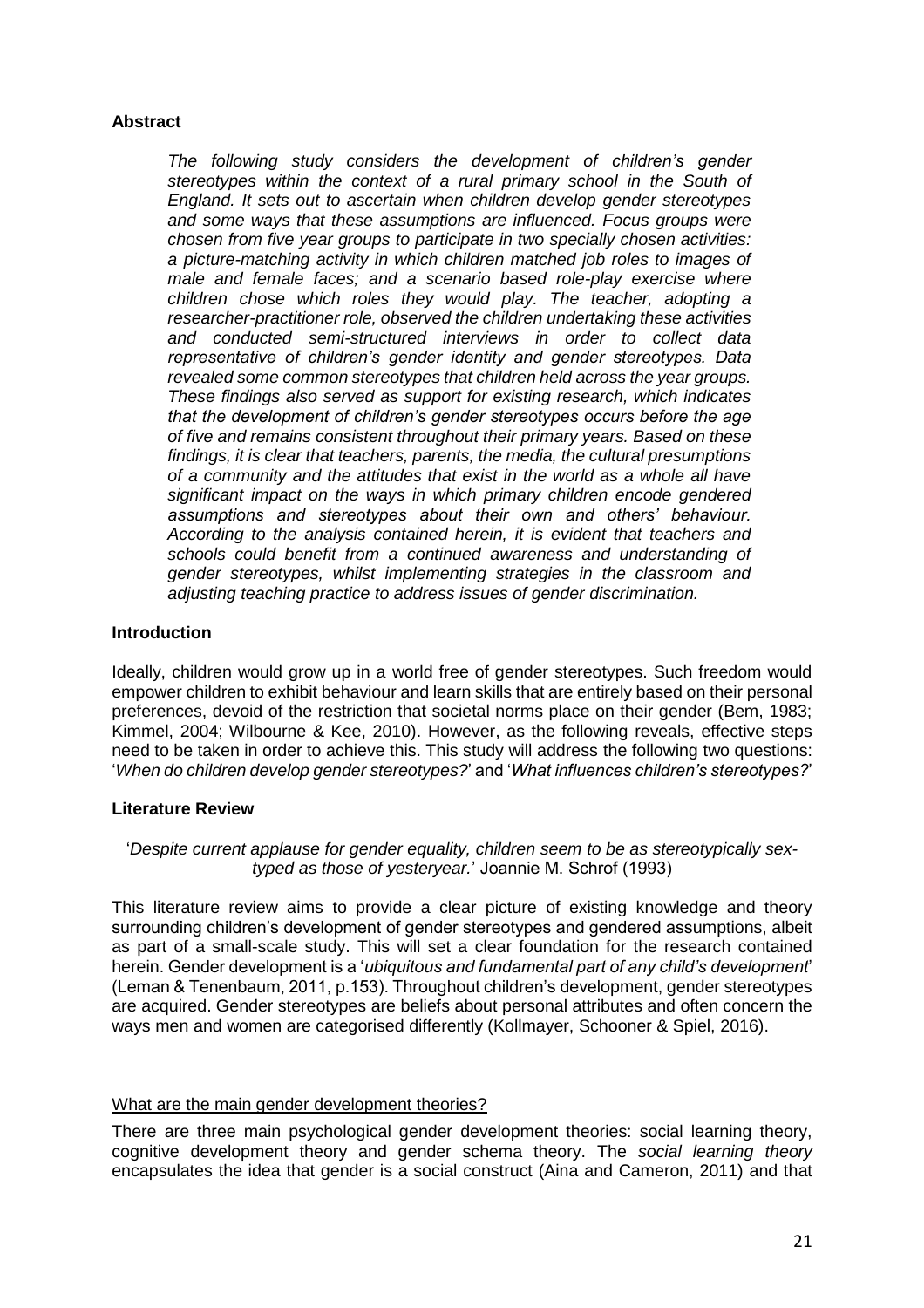gendered behaviours are learned from the environment, highlighting how media and important role models, such as parents and teachers, can reinforce behaviour. This theory links to Vygotsky's research implying how imitation and instruction are necessary components of children's development (1961). Adults encourage this learning to occur through modelling behaviour and providing cultural meaning for children. When young children are exposed to gender stereotypes, it influences their development of gender stereotypes (Bussey & Bandura, 1999). Within the social learning theory, there are two known mechanisms for the way that gender stereotypes and gendered behaviour is developed: children learn gendered behaviour by watching powerful, salient, attractive and same-gendered models (*modeling)*; alternatively, children are encouraged and rewarded for engaging in activities and behaviour that are gender-appropriate (*direct tuition)*. In accordance with this, children are also discouraged from gender-inappropriate activities (Coyne *et al*., 2016).

As an alternative view to the social learning theory, gender development has been considered to be part of a *cognitive development theory*. Kohlberg was one of the first theorists to write about gender as a learned, cognitive concept. His ideas were influenced by Piaget's who proposed that children are active learners who interact with their environment to gain a greater understanding of the world around them (Piaget, 1961). Kohlberg believed that children's cognitive understanding of gender influences their behaviour (Aina & Cameron, 2011) and that a child's understanding of gender moves forward in stages. Children's cognitions of their own gender form a basis for 'gender typical' preferences, and this results in the belief that gender is stable over time (Kollmayer, Schooner & Spiel, 2016). This theory poses that the three stages of gender development are: *gender identity*, when a child can label their own gender; *gender stability*, when gender remains stable over time, although a child will still rely on external features such as appearance and clothes; and *gender constancy*, where gender becomes invariant despite changes in appearance or activity (Kohlberg, 1966; Bussey & Bandura, 1999). Kohlberg (1966) wrote the following to summarise a child's thought process that suggests how children's thoughts can become their gender identity: '*I am a boy, therefore I want to do boy things, therefore the opportunity to do boy things (and to gain approval for doing them) is rewarding*' (Kohlberg, 1966, p.89). When children make this connection, that is to say when children gain gender constancy, they begin to realise that their gender is invariant despite changes in appearance or activity (Bussey and Bandura, 1999).

The problem with these two theories is that they do not account for the process of gender typing: the acquisition of gender appropriate skills, personality attributes, behaviour and selfconcepts (Kollmayer, Schooner & Spiel, 2016). *Gender schema theory* contains features from both of these theories. In cognitive development theory, Kohlberg posits that gender development is achieved by maturation. The child's age determines how they process gender. However, *gender schema theory* poses that gender development is a learned phenomenon and is neither inevitable nor unmodifiable; children play a more active role in their gender development. To understand this theory properly, it is necessary to define the term 'schema'. A schema is '*a cognitive structure, a network of associations that organizes and guides an individual's perception*' (Bem, 1981, p.335). Schemas are used to help people understand something by drawing upon past experiences (Peterson & Lach, 1990). Children observe their culture and align their own behaviour to fit with this, thus being crucial for gender typing. Gender schema changes over the course of a lifetime and children from the same culture often have the same gender schemas (Kollmayer, Schooner & Spiel, 2016). There are three main ways that children learn gender-stereotyped behaviour: observing models; receiving reward for their own gendered behaviour; and hearing instruction and approval from others (Murnen *et al*., 2016). Often, even young children hold gender schemas about males and females (Peterson & Lach, 1990). Increased gender stereotyping occurs when these schemas are seen (Header & Kessels, 2015).

When do children develop gender stereotypes?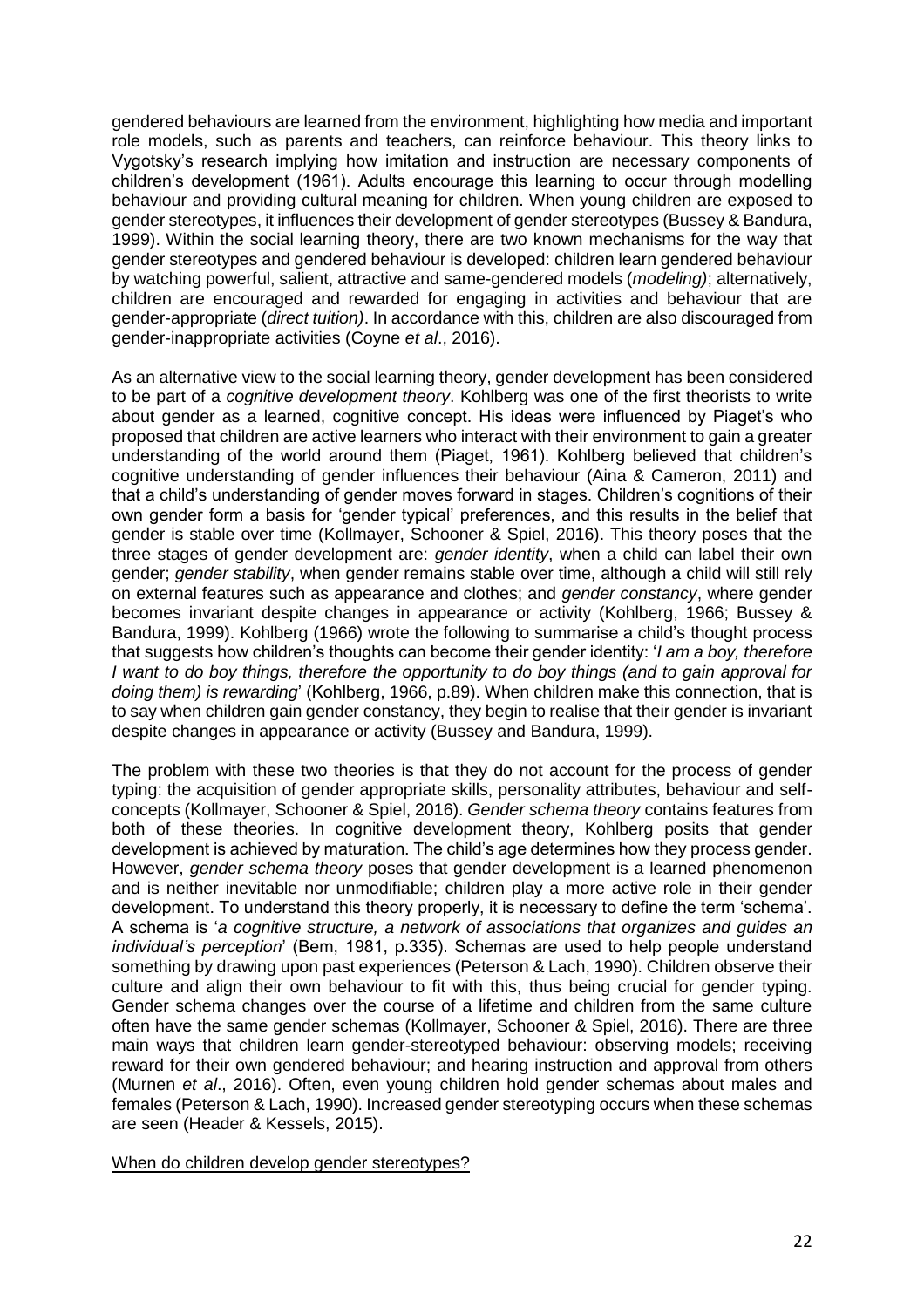The early childhood years could be considered as foundational for the development of gender stereotypes (Coyne *et al*., 2016). During infancy, children categorise things to make sense of their early environment by means of assigning gender characteristics and generating stereotypes (Hilliard & Liben, 2010). By the age of four months, infants can distinguish faces and voices by gender and by ten months they can make stereotypic gendered distinctions between men and women (Martin & Ruble, 2009). Children begin to show gender typical interests and behaviour from a young age, for example by the toys, clothes and colours they choose (Kollmayer, Schooner & Spiel, 2016; Karniol, 2011). By the age of two, children have a concept of gender (Wilbourne & Kee, 2010) and by age three they know their gender (Martin & Ruble, 2004). Between the ages of three and five, children are developing their gender identity and gender stereotypes, applying these to themselves and others (Aina & Cameron, 2011). At aged seven, these stereotypes are well-defined (Martin & Ruble, 2004). This is in line with Kohlberg's cognitive development theory.

#### What influences children's stereotypes?

Parents can have a strong influence on a child's gender development (Alanko *et al*., 2011; Leman and Tenenbaum, 2011). Even before a child is born, gender socialisation takes place. By revealing the gender of the baby through ultrasound, parents' thoughts could result in stereotyped behaviour, for example when deciding on a colour for the nursery (Zulus *et al.*, 2011; Aina & Cameron, 2011). Before school, parents are acknowledged to be the most important socialising agents for children, since they model behaviour, share knowledge, set expectations and reward desired behaviour (Kollmayer, Schooner & Spiel, 2016). The impact made on a child's gender development will be strongest when parental and media messages support one another (Bussey and Bandura, 1999). Research suggests that media can reinforce gender stereotypes and convey powerful messages (Aina & Cameron, 2011), influencing male and female attitudes about gender (Bussey & Bandura, 1999; Coyne *et al*., 2016) and in turn altering children's perceptions of gender appropriate toys and play. Coyne *et al*. (2016) in their study note how Disney has recently been criticised for trying to make characters more beautiful and portraying them with a need to be saved by men (see also Ehrenreich, 2007; Ornstein, 2011). In addition, stereotyped toys can have an impact on young children's play and this can affect their cognitive development since play is considered to be an important contributor of cognitive skills in children (Cherney, 2003).

Education can also impose gendered stereotypes on children. Particularly in early childhood, there are two main elements that contribute to gender development: classroom resources and the instruction of teachers (Gee & Gee, 2005). Finsterwald and Zielger (2007) conducted an analysis on classroom textbooks. They were particularly interested in researching the inferred messages contained within their pictures. Their study revealed that females were represented less than males. Furthermore, they found that females were depicted as being less competitive and willing than men, more likely to be represented in a family/household context and more submissive. On the other hand, there were more pictures of males in job settings and they were portrayed as being more willing and independent. In this case, textbooks were shown to impart socially shared cultural knowledge (Hintermann, Markom, Üllen, & Weinhäupl, 2014; Moser, Hannover, & Becker, 2013 *in* Kollmayer, Schooner & Spiel, 2016). As for teachers' instruction, Heller, Finsterwald, and Ziegler (2010) found, as expected, that teachers in a German school encouraged girls to pursue careers in education, languages or medicine, but they would encourage boys to pursue mathematical, engineering or technological paths (see also Kollmayer, Schooner & Spiel, 2016). Teachers can make a significant impact on the way children understand gender by having either gender-fair, or gender-congruent conversations with children (Aina & Cameron, 2011). Some research has noted that when children adopt gendered stereotypes teachers' perceptions are affected and their gender-stereotyped expectations increase (Header and Kessels, 2015). Well-informed teachers can help children to develop a positive sense of their own gender (Aina & Cameron, 2011). Zaman (2007) highlights that when teachers are familiar with the influences of gender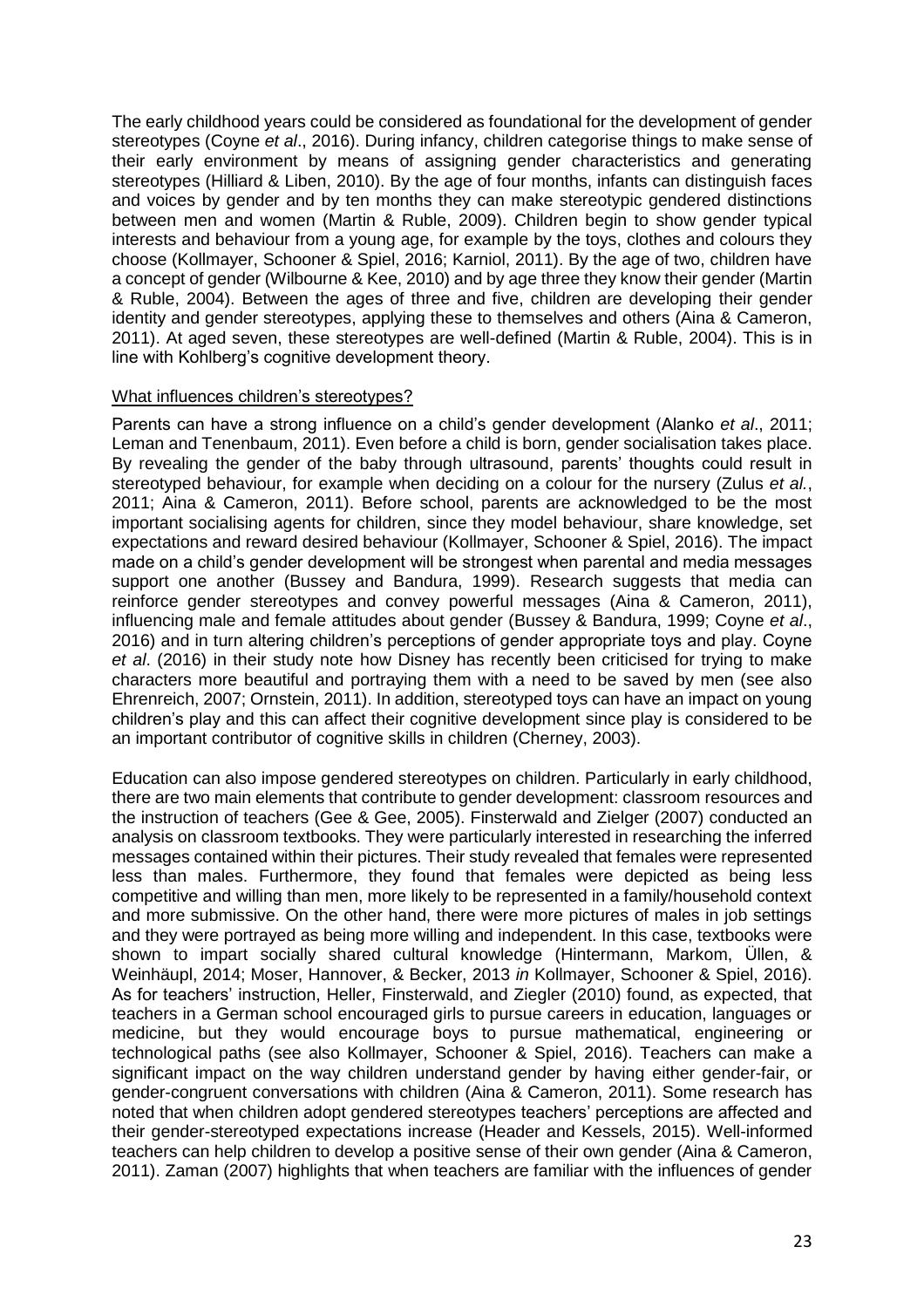identity and stereotype development and understand how children are active agents (Brinkmann *et al*., 2014; Kollmayer, Schooner & Spiel, 2016), they become more able to counteract and neutralise gender bias in their classrooms, thus preventing the development of children's assumptions and stereotypes about gender.

Finally, society and culture can have a large influence on children's gender-based assumptions and stereotypes. Some researchers suggest that generalisations form to categorise people to help tolerate differences in diverse societies (Keefe, Marshall & Robeson, 2003). This creates gender biases and therefore shapes children's attitudes, access to education, participation in work as well as physical and psychological well-being (Aina & Cameron, 2011). Society helps to socialise male and female infants into masculine and feminine adults (Bussey & Bandura, 1999). More often than not, children behave in the way culture defines as appropriate for their gender (Berenbaum, Martin & Ruble, 2008). The structure of society continues to be patriarchal, causing a gendered division of jobs and labour by sustaining the pressure to conform to stereotyped roles (Murnen *et al.*, 2016). Exaggerated gender stereotypes, promoted by culture, can affect children's gender-based stereotypes (Martin & Ruble, 2004).

This review has provided a brief overview of the main theories surrounding children's gender development. Children are active agents because gender is something a child learns by observing their surrounding environment. This belief is based on gender schema theory. This explains how children acquire gendered assumptions, but reinforces the idea that their ideas are neither inevitable nor unmodifiable. Whilst reviewing research, it was evident that there are limited studies involving children of different ages across primary school, thus making the research question for this study appropriate. The following two research questions will be examined during the rest of this study: '*When do children develop gender stereotypes?*' and '*What influences children's stereotypes?*'

## **Research Context and Methods**

This section will set out the educational context in which the research took place and will examine the research methods used to gather data relating to the research questions (RQs) that emerged from the literature review. Important ethical considerations and limitations will also be discussed for each method.

# **Context**

Research was conducted in a two-form-entry, above-average size First School (Years 1-5) in a small rural village in West Sussex. Most pupils live in the village and the vast majority have a White British heritage. The percentage of children eligible for free school meals is below national average (Ofsted, 2011).

## Research design

The research design of this project is a small-scale case study. A case study can be described as:

'…a research strategy with an empirical enquiry that investigates a contemporary phenomenon within its real-life context, when the boundaries between phenomenon and context are not clearly evident, and in which multiple sources of evidence is used.' (Yin, 2008, p.18)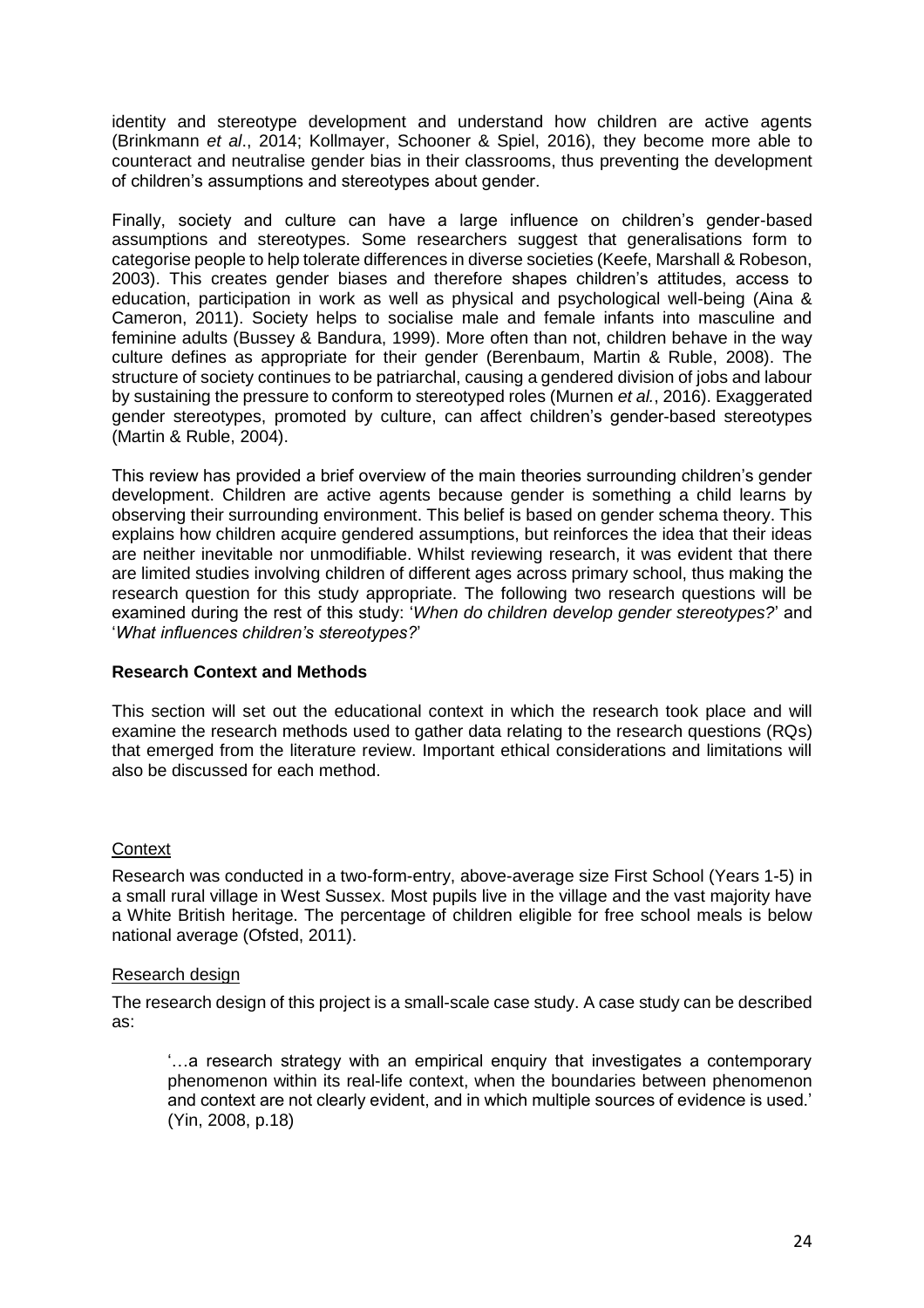The research conducted in this project examines a limited number of variables and the methods chosen involve an in-depth, longitudinal investigation of a particular element in this educational setting, the case (Demetriou, 2013).

# Ethical Considerations

The research for this case study was conducted in a way that conforms to the guidelines proposed by the British Educational Research Association (BERA). Responsibility towards and respect for all participants was maintained during and after research (BERA, 2011). Before conducting research, the nature and purpose of the study along with the methods were discussed with the Head teacher and written consent was gained. Informed consent was sought from all participants along with written parental consent. Participants were also informed of their right to withdraw from the study.

# Sampling strategy

Collecting quantitative data from a sample (sub-group) that is representative of a population allows conclusions to be made about a whole population (Winterbottom, 2013). Participants for the study were randomly selected using a random number generator in order to obtain the most valuable data. Participants were selected from the whole population to create focus groups. There was a focus group (consisting of four children) representing each year group in the study (Years 1-5). The gender of the participants was considered to be a variable, so there were two boys and two girls in each group. Data generated from a focus group can be rich because there are more participants (Roberts and Copping, 2008). This ensured that the data and overall findings were significant.

# Methods

The data collected in this project used a mixed methods approach. A mixed methods approach includes a combination of qualitative and quantitative data collection (Biesta, 2012). Qualitative research is based on data collected from probing people's beliefs, assumptions and understanding etc. to gain an understanding of the particular '*constructions, beliefs and understandings of the [subject] being researched'* (Evans, 2013, p.145). Quantitative research is based on collecting numerical data that can be statistically analysed (Angrosino, 2012) providing clear and succinct findings (Wellington and Szczerbinski, 2007). Focus groups were given a two-part task. In the first part, participants had a picture sorting activity where job titles needed to be assigned to images of people of different genders. The second part consisted of a role-play activity where the participants were given a scenario. This task involved participants adopting a role and enacting the scene described in the scenario. These activities were completed under supervision of the researcher and video recorded on an iPad to enable the researcher to check original observations more thoroughly as well as being able to consider non-verbal responses (Roberts and Copping, 2008). Group semi-structured interviews were then conducted to ascertain why participants had made particular decisions during the two-part observation task.

# **Observation**

If the purpose of particular research is to gain understanding of a specific culture or group of people, the knowledge comes from observation (Greig *et al*., 2013). Observation-based research is a well-established technique used in educational settings (Angrosino, 2012) and has been considered as one of the most powerful tools used in research (Burton *et al*., 2008). Observation is a method used to record behaviour at certain times and contexts (Roberts and Copping, 2008), allowing the researcher to stand back and watch. It is especially helpful in providing rich data essential for drawing conclusions (Burton *et al.*, 2008) and for overcoming differences between what people say and what they do (Lawson and Philpott, 2008). There are different types of observation: unstructured (*looking at*: having an open-minded approach and recording everything) and structured (*looking for*: noticing specific things and making use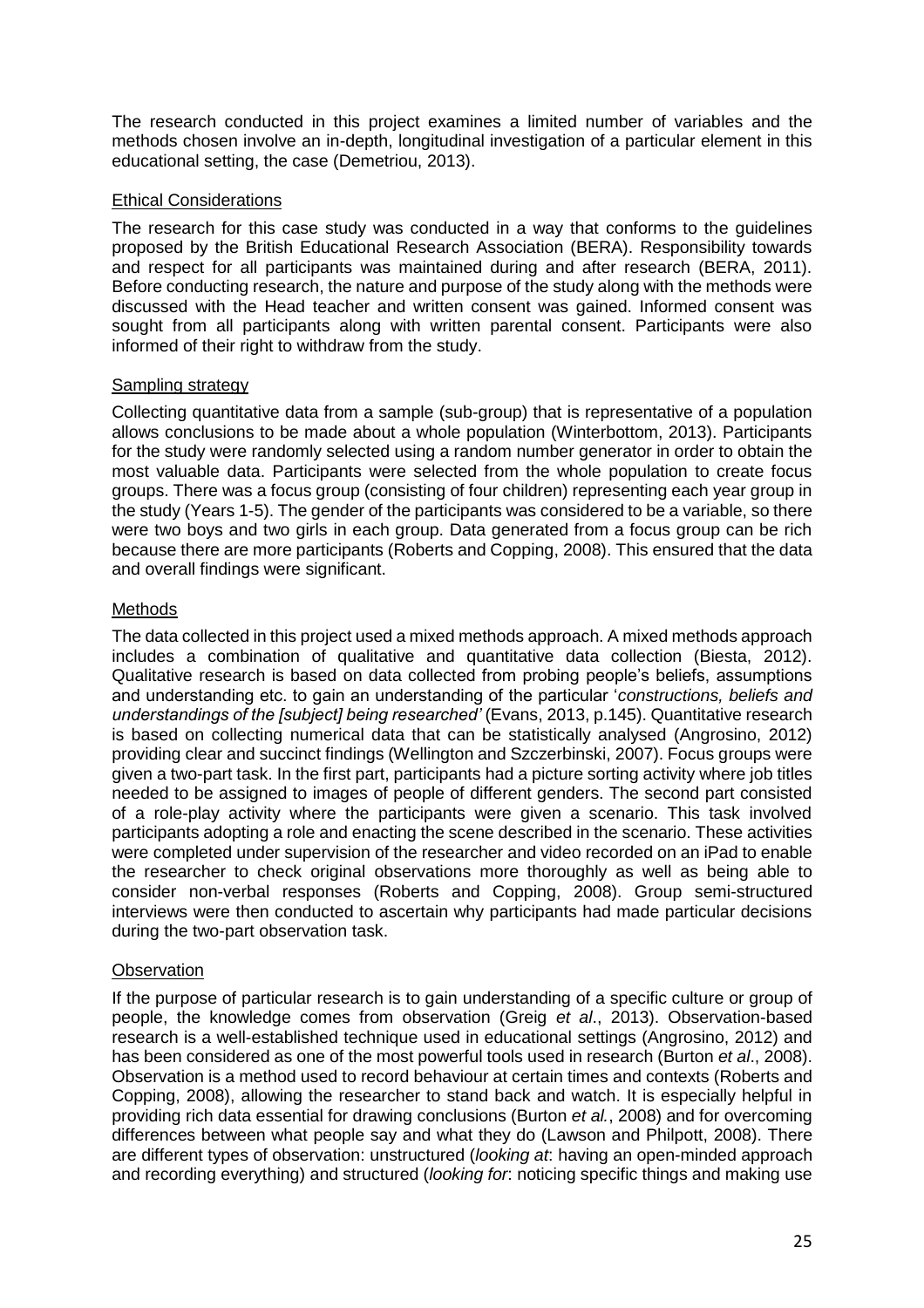of coding systems) (Burton, *et al*., 2008). This study makes use of the structured approach. During observations, the researcher's role was not to seek control of the tasks, but to observe what happens naturally when presented with certain situations. This type of research is also known as naturalistic observation (Angrosino, 2012). It is important for observers to minimise the influence they have on the participants' behaviour (Woodhead and Faulkner, 2008), as bias would influence decisions. Therefore, the researcher adopted an objective stance during the activities keeping utterances to a minimum. Naturalistic observations are particularly helpful when conducting research with young children (Gerig *et al*., 2013). Often, when children are subjected to new, 'experimental' environments they say what is expected of them. However, observation offers simplicity that does not require children to talk about their thoughts and feelings; it is simply about watching and listening (Gerig *et al*., 2013). The behaviour is seen through the researcher's eyes, with their particular biases in mind. Therefore, it is important to be objective and consider how interpretation of the behaviour could differ to what actually occurs (Roberts and Copping, 2008). Using observation as a research method does have limitations. Observations can be time consuming and subjective in interpretation (Burton *et* al., 2008). For this reason, the two activities completed by the children were brief, a total of ten minutes per activity. In addition, when analysing data, the researcher was aware of biases and considered alternative interpretations. Following a brief analysis of the children's behaviour, a semi-structured interview was conducted to explore children's choices.

#### Semi-structured group interviews

Interviewing can be a central method used in research (Greig *et al*., 2013), especially for research that focuses on pupil perspectives (Warwick and Chaplain, 2013). One of the main advantages of using interviews as a way of collecting data as part of a study is its versatility (Burton *et al*., 2008). The role of the researcher in focus groups is crucial to this method's success since they have a responsibility to provide structure for the activity and discussion, allowing the group to go off on a tangent whilst knowing when and how to return and reformulate views back in line with the focus (Roberts and Copping, 2008). The type of interview used in this research study was a semi-structured approach, using a set of standard questions, but the researcher was able to add questions in response to participants' answers, gaining more information (Roberts and Copping, 2008). This type of interviewing acknowledges the idea that the researcher did not know all of the right questions before starting (Lawson and Philpott, 2008). In this research study, the researcher identified a number of key questions that focused on the activity task which then acted as prompts (Burton *et al*., 2008; Greig *et al*., 2013), providing a starting point for discussion (Taber, 2013). The researcher began by leading the interview and then withdrew leadership as the discussions opened up. Questions provided an initial context, e.g. referencing something that occurred during the activity tasks, and then provided opportunities for the children to take their response down different avenues (Mears, 2012; Morrissey, 1987). There are several limitations when using interviews. Interviews require patience, demanding considerable time and energy (Mears, 2012). Vast amounts of data produced can be challenging to process (Lichtman, 2006). However, when conducted well, the results can be fascinating (Greig *et al*., 2013). Interviews are often unpredictable, participants may not give expected answers and they may need to be postponed or cancelled. Although, dedication to the research will ensure that valuable findings can be shared with others (Mears, 2012). The children were being interviewed in groups. This can lead to children giving answers in an attempt to win favour with their peer group (Scott, 2008) though, as is often the case, children are often more comfortable talking to a researcher (Taber, 2013).

## **Findings and Analysis**

This research project took place in order to find out when children develop stereotypes and what these stereotypes are. This section will demonstrate a synthesis between the theories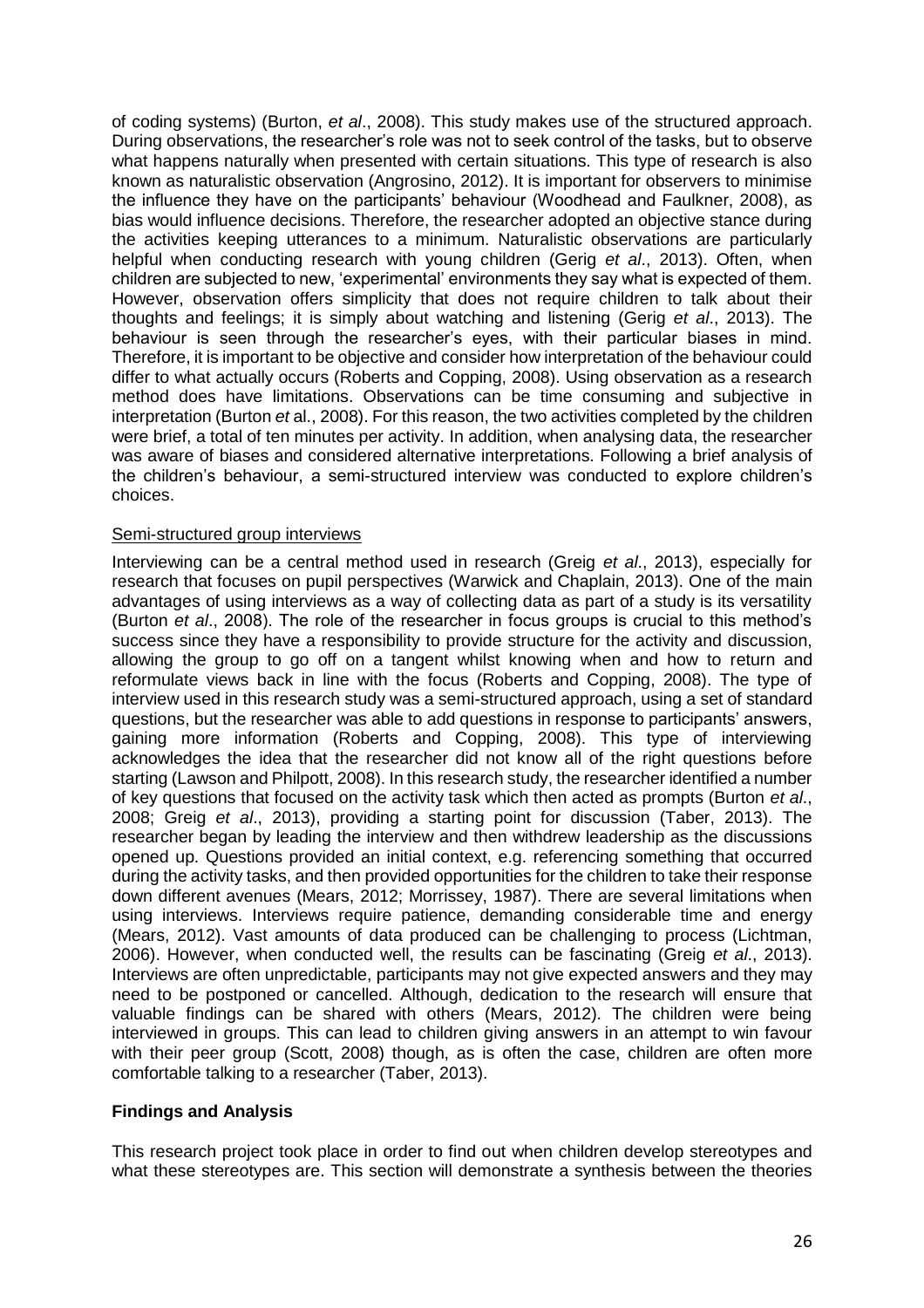discussed in the literature review and data collected that relates to these specific themes. Overall findings coincide with literature, suggesting that gender stereotypes develop before the age of five. There seemed to be no direct correlation between children's ages and types of stereotypes; the stereotypes held were generally similar across the year groups and the children responded to the activities in much the same way and came to similar conclusions.

# When do children develop gender stereotypes?

Existing research indicated that the foundation for the development of gender stereotypes starts in the early childhood years; infants as young as four months can distinguish faces and voices by gender. Interestingly, literature revealed that by the age of seven, children's stereotypes about gender are well defined. It was expected that this would have implications for this research project. The children that participated in the research were aged five to nine. So, in line with previous research, it was assumed that the children participating would have strong stereotypes. The data is consistent with Aina and Cameron's (2011) research in that it was clear that children in Year 1 were developing their gender identity and gender stereotypes and applying these to themselves and others. The table below (Fig. 1) shows this:

|             | Scenario 1          | Scenario 2     |  |  |
|-------------|---------------------|----------------|--|--|
| <b>Name</b> | Role                | <b>Role</b>    |  |  |
| Kia         | <b>Nurse</b>        | Teacher        |  |  |
| Zoe         | <b>Receptionist</b> | Headteacher    |  |  |
| Jonny       | <b>Doctor</b>       | Parent         |  |  |
| Daimen      | Receptionist        | <b>Builder</b> |  |  |

Fig. 1: Table showing the roles adopted by Year 1 children during role-play scenarios

If these activities, or similar, were conducted with younger children, results may have differed. However, in line with Kohlberg's cognitive development theory (Kohlberg, 1966), it is possible to conclude that the stereotypes and gendered assumptions most of the children held were preconceived assumptions and had developed and cemented prior to the research sessions (Martin & Ruble, 2004; Coyne *et al*., 2016).

## What influences gender stereotypes?

As well as reflecting on this question, the remainder of this section will also consider some of

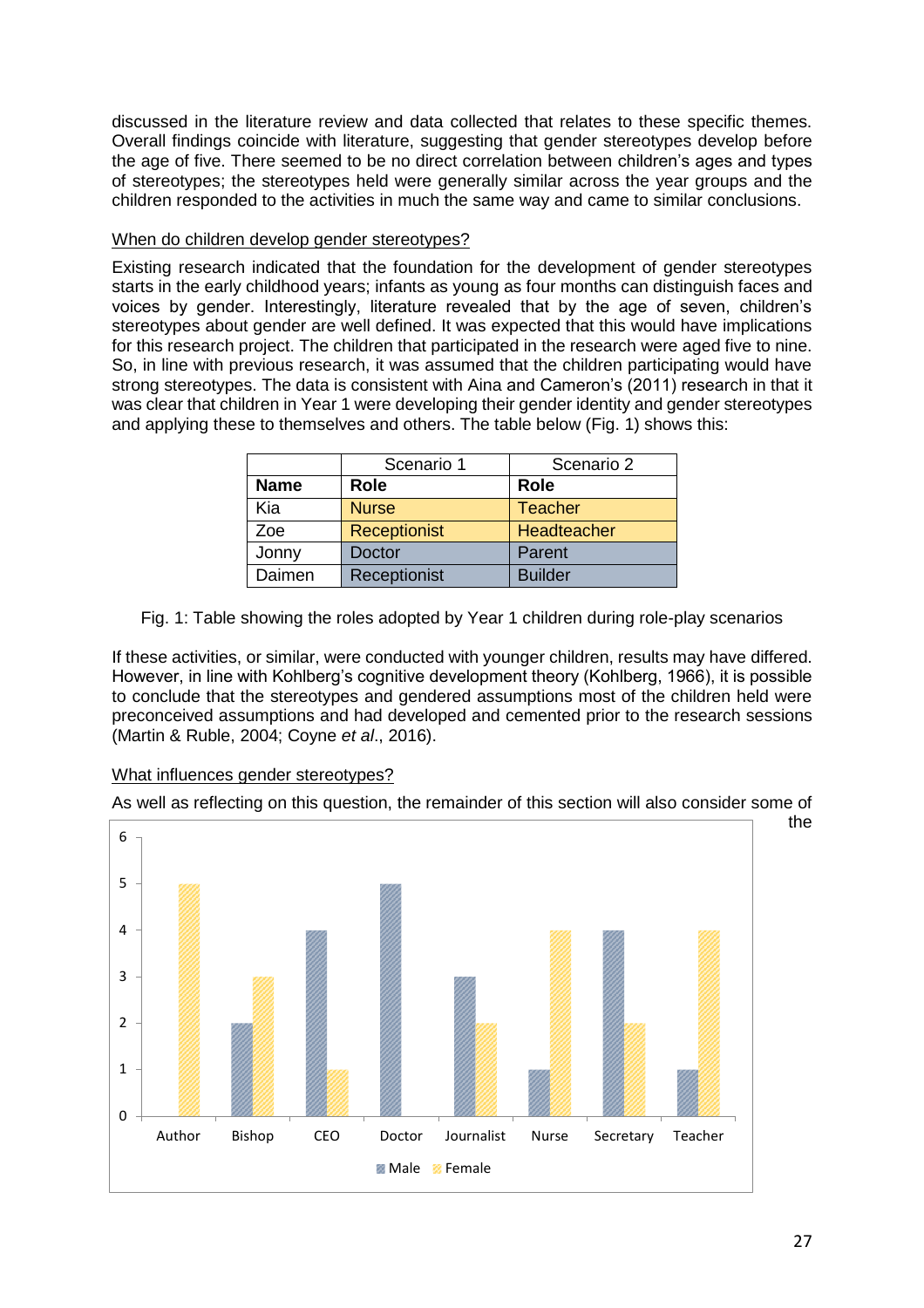stereotypes that the children in this study held. For example, Fig. 2 (below) shows which genders the children, across all five year groups, assigned job roles to. As might be expected, the doctor, journalist and CEO have mainly been assigned as male roles, whereas author, nurse and teacher have been assigned as female roles. Interestingly, the results for bishop and secretary could be considered to challenge stereotypes.

#### Fig. 2: Table showing the gender that children assigned roles to in picture-matching activity

Pertinent literature referenced three main influences on children's gender development: parents; education; and society and culture. The remainder of this section will discuss the data in relation to some of these influences. For some of the children that participated, their knowledge and understanding of the roles that different genders play were attributed to their understanding of the jobs that their parents had. For example, when discussing the role of a CEO, one child talked about their father being a '*big boss*'. This information helped their group come to the conclusion that the 'CEO' title should go next to the man who looks '*bossy*', wearing a suit and a smart tie. Another child commented that their mother was a nurse and that she was a very smiley person. Thus, the group deduced that the nurse must be a smiley woman. This information supports the notion that parents are important socialising agents for children because they model behaviour and share knowledge; this is in line with the results found in Kollymayer, Schooner and Spiel's research (2016).

Previous research highlighted the influences that the media can have on creating or reinforcing stereotypes. The data collected from this study did not specifically reveal children's choices being made as a result of this. During the matching and role-play activities, none of the children made a reference to any form of media. This is contrary to most literature (Aina & Cameron, 2011; Coyne *et al*., 2016; Bussey & Bandura, 1999). Although, in these existing studies, media influences were categorically being tested. Equally, references were not made to any stereotyped toys that could have had an impact on the children's decision making (Ehrenreich, 2007; Ornstein, 2011; Cherney, 2003). However, if costumes or toys were available for children to use during the role-play activity, this may have been different (Cherney, 2003).

The children participating in this study all lived in the same area, went to the same school and received a similar education. Therefore, it could be said that they were influenced by the same society and culture. Society and culture, as recognised in the literature review, can have a large influence on children's gender-based assumptions and stereotypes (Aina & Cameron, 2011). During this study, there were two roles that consistently stood out by revealing the typical gendered assumptions and stereotypes that the children had. These roles were a 'doctor' and a 'nurse'. As Fig. 2 shows, all five year groups assigned the role of a 'doctor' to a male picture and four groups assigned the role of a 'nurse' to a female picture. Generally, data did not reveal a relationship between the gender of the child and the opinions they held about whether a female could/could not be a doctor or that a male could/could not be a nurse. Interestingly, the data also did not reveal that as the children got older, their opinions changed (apart from the openness to changing opinions in Year 5, but this will be discussed later). Usually in each group there was clear consensus when making decisions. However, where there were disagreements it was often one child's opinion against the rest of the group. Often, in most of these cases, this child would end up settling and agreeing with their peers. During this exchange with the Year 1 group, the children were deliberating which picture should be matched to the title 'nurse':

Researcher: 'Which one is the nurse?' Jonny: [Points to the picture of the male wearing a blue shirt] Zoe: [Looking at Jonny and then researcher] 'A nurse is not a boy!' Jonny: [Pointing to the same picture] 'This one's the nurse.' Kia: 'Yeah, that one.'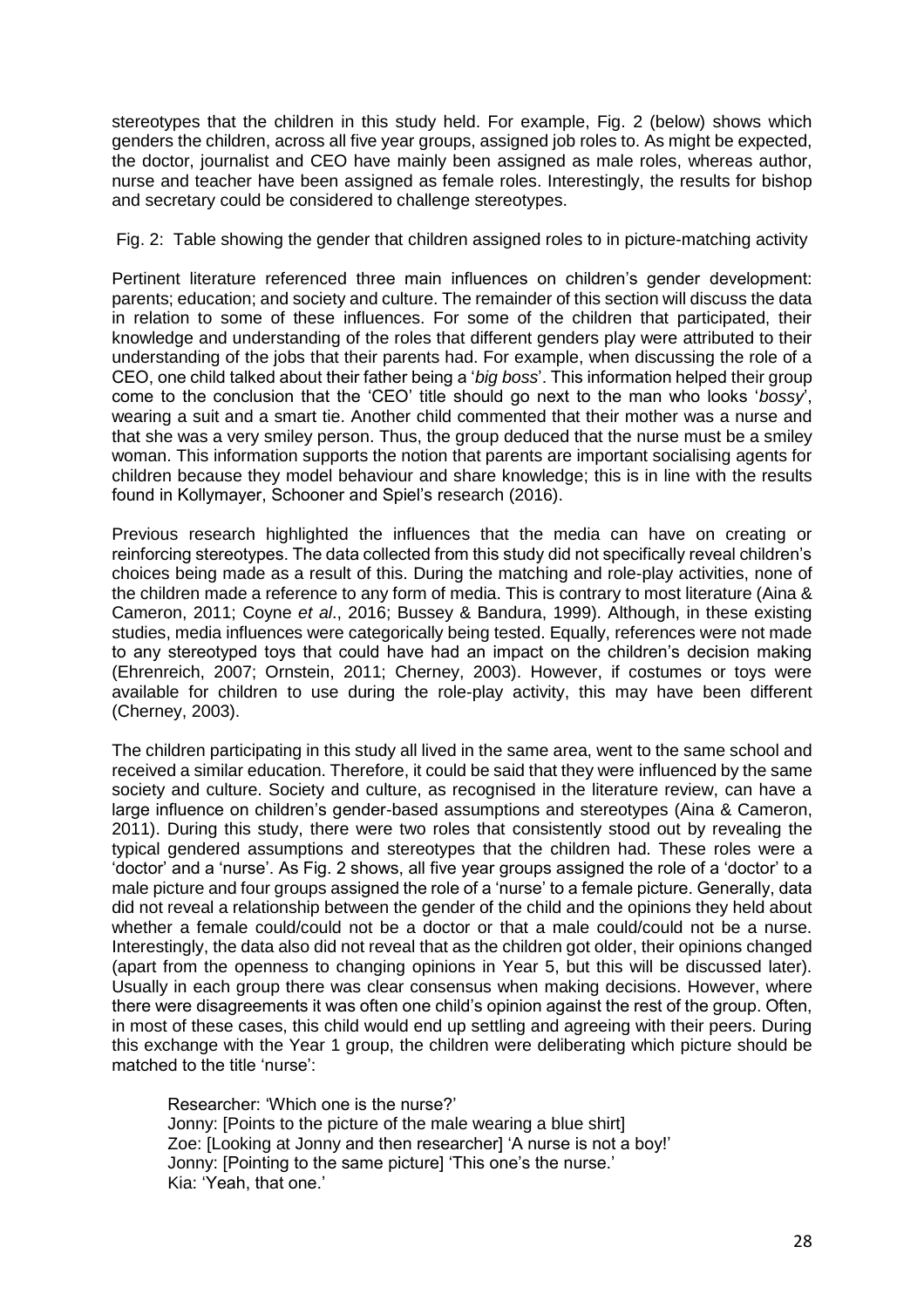[Children match up pieces of paper] Zoe: 'It looks like a doctor.' Jonny: 'No, nurse.' Zoe: [Under her breath, looking at the floor] 'I think nurse is a girl though.'

Interestingly, in this exchange, Zoe was suggesting that the man was a doctor long before the children were told that there was a piece of paper saying 'doctor'. This is similar to a Year 2 exchange where a female reinforced the stereotype that men were not usually nurses since it was 'more likely' that a woman would be a nurse. Both of these exchanges show examples of children endorsing gendered assumptions. Whereas, in a Year 3 class, one girl was trying to express that she disagreed when the rest of her peers were supporting stereotypes. She used two opportunities to try to convince the others to change their minds, but perhaps she was not authoritative enough. However, this could be because there was one girl in this group of three. Usually, during the activities the children would support the other child in the group of the same gender. The Year 3 group was made up of two boys and one girl and this could have affected decision-making. The exchange below is taken from an interaction where the two boys were supporting one another and the girl was taking a more submissive, quieter role despite having an opinion that she wants to express. In this group, one boy took the lead and made the majority the decisions:

| he majority                                                                   |                | <b>Gender of child</b> |          |               |          | of the decision                                                                                                                                                                     |  |
|-------------------------------------------------------------------------------|----------------|------------------------|----------|---------------|----------|-------------------------------------------------------------------------------------------------------------------------------------------------------------------------------------|--|
| Izzy:<br>Lucas who<br>about the<br>picture<br>'I think she<br>doctor<br>looks | Role           | <b>Male</b>            | % (2dp)  | <b>Female</b> | % (2dp)  |                                                                                                                                                                                     |  |
|                                                                               | <b>Nurse</b>   | 0                      | O        | 3             | 100      | [Interrupting]<br>was talking<br>woman in the<br>looking friendl<br>looks like a<br>because she<br>really healthy.<br>Researcher:<br>she look like a<br>a doctor?'<br>'Because she' |  |
|                                                                               | Doctor         | 4                      | 100      | 0             | 0        |                                                                                                                                                                                     |  |
|                                                                               | Receptionist   | $\overline{2}$         | 33.33    | 4             | 66.67    |                                                                                                                                                                                     |  |
|                                                                               | Patient        | 3                      | 100      | 0             | 0        |                                                                                                                                                                                     |  |
|                                                                               | Cleaner        | 0                      | 0        | 1             | 100      |                                                                                                                                                                                     |  |
|                                                                               | Caretaker      | $\Omega$               | $\Omega$ | 1             | 100      |                                                                                                                                                                                     |  |
| 'Why does<br>nurse not<br>Dan:<br>girl!'                                      | Teacher        |                        | 16.67    | 5             | 83.33    |                                                                                                                                                                                     |  |
|                                                                               | Headteacher    | 3                      | 60       | 2             | 40       |                                                                                                                                                                                     |  |
|                                                                               | Parent         |                        | 100      | 0             | 0        |                                                                                                                                                                                     |  |
|                                                                               | <b>Builder</b> | 1                      | 100      | $\Omega$      | $\Omega$ |                                                                                                                                                                                     |  |
| Lucas:                                                                        | Deputy         |                        | 50       | 1             | 50       | 'She has very                                                                                                                                                                       |  |
| long hair.'                                                                   |                |                        |          |               |          |                                                                                                                                                                                     |  |

ing friendly] ly healthy.' earcher: look like a<br>
octor?'

 $a$ use she's a

Izzy: [Under her breath] 'Girls can be doctors.' [No one heard Izzy or commented; this comment was only picked up when transcribing the session.]

Gendered assumptions were not only portrayed in the picture-matching activity. During the role-play activity, the children adopted roles in line with expected stereotypical roles. This is shown in Fig. 3 below: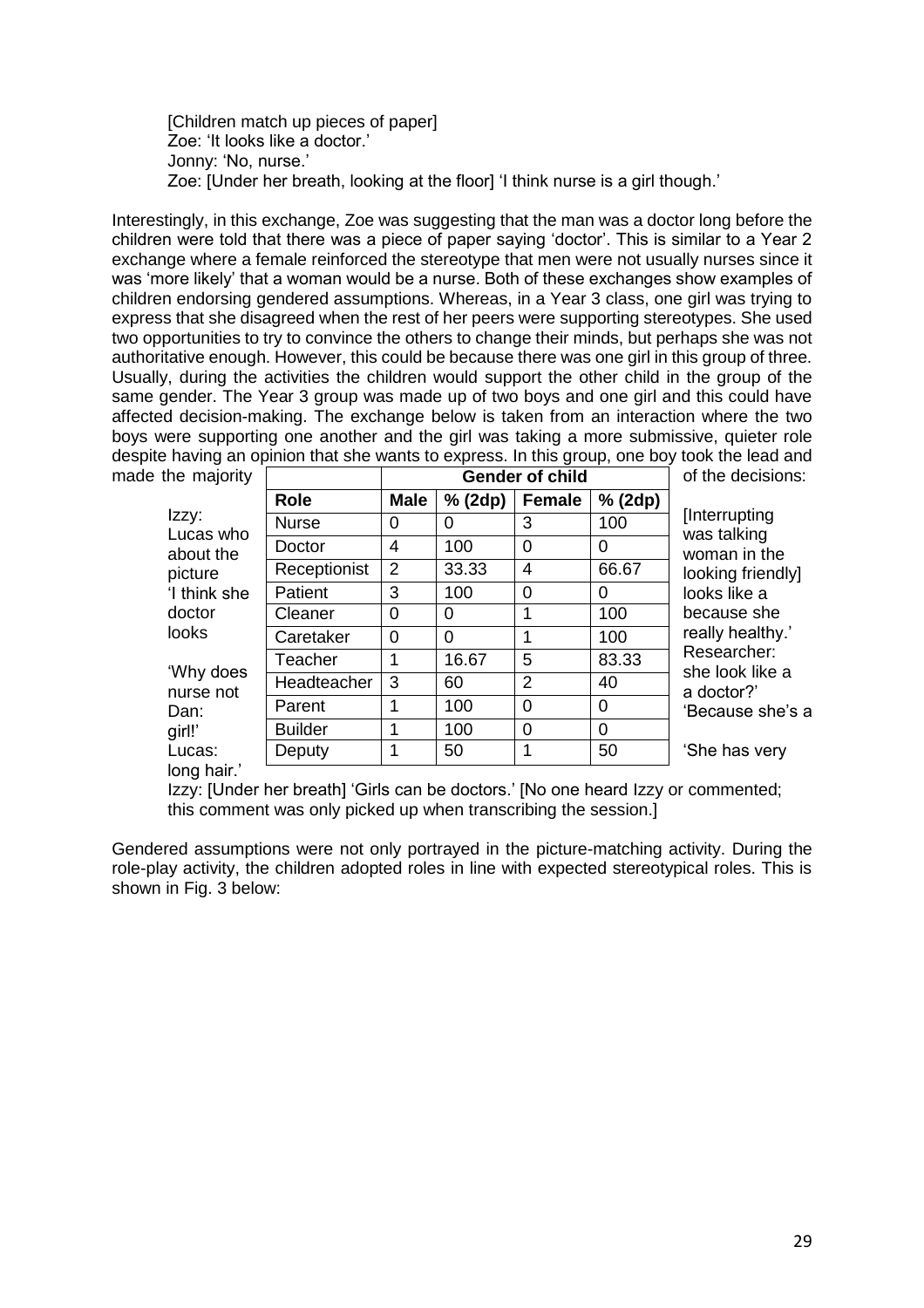#### Fig. 3: Roles children adopted in role-play activity

One interesting thing to note here is that the roles the children adopted followed a similar pattern; male children were more likely to adopt more stereotypically male roles and female children being more likely to adopt more stereotypically female roles. Often, these choices were encouraged by their peers. An example of this occurred in the Year 5 session. Simultaneously, one girl and one boy both volunteered to be the doctor (to perform the operation on the patient). Another boy looked across at the girl and then looked back at the boy before announcing: '*No, I think Ben should do it.'* These findings support the notion that the structure of society remains patriarchal, highlighting the gendered division of jobs and the pressure to conform to stereotyped roles (Murnen *et al*., 2016).

It is important to consider context when analysing the data collected from this study before reaching any conclusions. The Year 5 group was the only year group who said that the teacher could be male. This could be due to various factors, but is most likely to be because they are the only year group in the school to have a male teacher. This was also the only group to state that they were probably wrong with many of their matches in the picture-matching activity, possibly because they were more willing to have their opinions challenged and stereotypes confronted. One of the likely reasons for this was that Year 5 had recently had an equality and diversity day where they had completed similar activities. One child commented: '*Because with [our teacher], we were thinking 'this is this' and 'that is that' and we got it all wrong*.' In this case, the children's teacher was familiar with the influences of gender identity and stereotype development (Zaman, 2007) and was able to implement strategies that could help challenge these (Brinkmann *et al*., 2014; Kollmayer, Schooner & Spiel, 2016).

Conducting semi-structured interviews did not create a separate activity. Rather, it gave the researcher the ability to question some of the children's choices. Often, when correct matches were revealed to the children they were surprised. A semi-structured interview allowed the researcher to probe the children's thoughts. For example, in the following exchange, a group of Year 4 students expressed why they were surprised that the nurse was a male:

Alice: 'I thought the nurses were just ladies.' Sam: 'That's just weird.' Researcher: 'Sam, why is that weird?' Sam: 'Because I thought the doctor was going to be a boy.' Researcher: 'Why did you think that the doctor was going to be a boy?' Sam: 'Because the doctors are boys.' Jack: 'Some nurses are the boys.' Poppy: [Talking to Sam] 'No, they're not. Not just doctors are boys. There can be girl doctors.' Jack: 'There can be boy doctors and girl doctors and there can be boy nurses and girl nurses.'

A similar interaction occurred in the Year 3 session. At the end, there was a clear moment of realisation when they came to the same conclusion as Poppy and Jack in the exchange above. They were then able to draw on their previous personal experience and mention that their own GP at the surgery '*down the road*' was a female.

The children's consideration of the person's gender was not the only factor that helped the children to decide how to pair the pictures and job titles. They commonly considered the person's attire. Despite using photographs that did not necessarily provide hints, all five groups used uniforms to help match jobs like 'doctor' and 'CEO'. In Year 2, there was an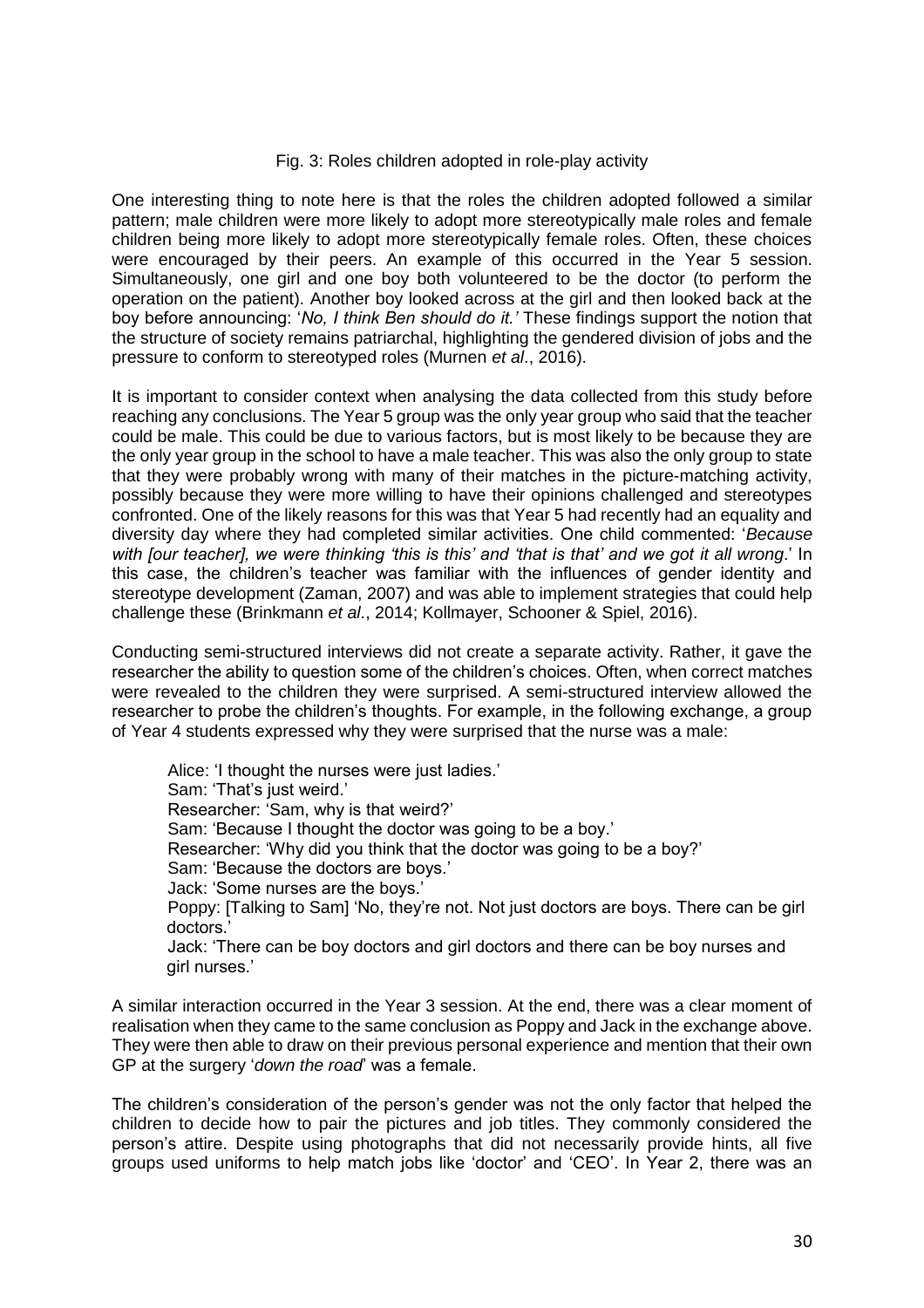interesting discussion when the children found out who the doctor was. They were more surprised that she was not wearing a uniform than they were that she was a female.

Influences such as media were not seen to directly impact the children's choices. On the other hand, the influence that parents and teachers can have was. It is clear that teachers play an important role in positively challenging children's stereotypes.

#### **Conclusion and Recommendations**

The aim of this case study was to discover whether there was a relationship between children of different ages (ages 5-9) and the stereotypes they held. This was explored through the following two RQs: '*When do children develop gender stereotypes?*' and '*What influences children's stereotypes?*' Focus groups, consisting of two boys and two girls, were formed in five year groups: Years 1-5. The study enabled children to participate in activities as the teacher took on an observational role; this was followed by semi-structured interviews. The data collected from these methods was analysed in order to substantiate findings. Although this study provoked helpful and enlightening answers to these questions, this is a conflicting and complex topic, which requires further research.

Although findings were limited due to the small sample size and time constraints that restricted the types of methods the researcher could use, the research is compatible with Kohlberg's cognitive development theory as highlighted by research from Aina and Cameron (2011) who suggest that between the ages of three and five, children are developing their gender stereotypes, applying these to themselves and others. The assumptions held by the children during the study were also well defined when the children were about seven years old (Martin & Ruble, 2004). Data from the activities revealed that children held gender stereotypes. During the picture-matching activity 80% of the groups decided that CEOs were male, 80% of the groups expressed that nurses are female and 100% of the groups came to the conclusion that doctors are male. These results are in line with expected findings (Kollmayer, Schooner & Spiel, 2016). However, context needed to be considered with some of the decisions children made so as not to come to premature conclusions. For example, four out of the five focus groups matched the teacher role with a female person. Interestingly, a female teacher usually taught these four groups and a male teacher teaches the group who matched the role to a male person. Therefore, when considering contexts, different conclusions could be reached and this highlighted the importance of being tentative with some of the findings revealed in this study. In this instance, the gender of the teacher influenced the way in which the children assigned roles in the picture-matching activity; however, more broadly, as was indicative in the analysis, the teacher's instruction and modelling could have a specific bearing on children's gender-based stereotypes.

Findings revealed that the children in this study had developed existing stereotypes before the study took place, suggesting that stereotypes are in fact developed before the age of five, as previous research indicated (Kollmayer, Schooner & Spiel, 2016; Karniol, 2011). Although only a small proportion of the children in the school participated in this research, the results are still valuable and would reflect the overall attitudes in the whole school. The study's findings could be said to reflect the general circumstances in a wider sense beyond this setting, thus making it externally valid; hence, the findings could be applied to other settings. However, a larger study, across a wider age range of children from different areas, would be useful in order to gain more interesting and reliable results. Although this study has not drawn any explicit conclusions regarding the age at which children begin to develop gender stereotypes, it has revealed that children acquire gender stereotypes at some point prior to the age of five and that their observations, thoughts and opinions relating to gender identity remain consistent throughout most year groups; however, it could be said that in Year 5, despite holding to the same gender stereotypes, the children were able to discern that their ideas were stereotypical and morally dubious. As was mentioned in the previous paragraph, this could be attributed to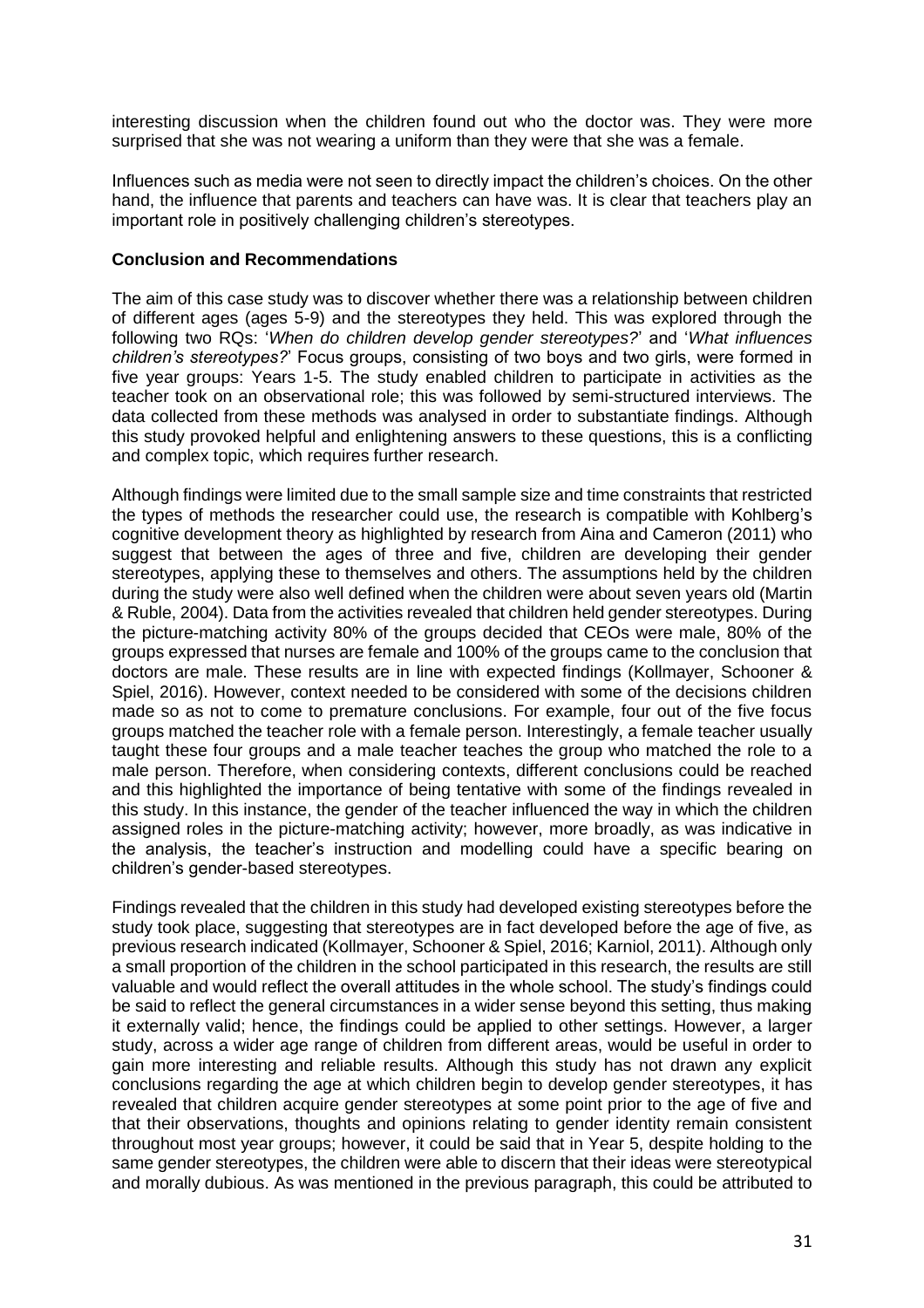the role of the teacher and, more specifically, the children's involvement in an equality and diversity day.

Some initiatives could provide a constructive and influential platform to effectively challenge children's existing gender stereotypes. As previous research highlighted in the literature review, stereotypes are often developed in early childhood and become part of a child's cognitive development as they begin to understand their own gender and the behaviour of others around them. Therefore, changes could be made to ensure that these stereotypes are challenged in order to confront the all-pervasive impact that a patriarchal society can have. Thus, it could be stated that ongoing opportunities akin to an equality and diversity day would encourage a more diverse and egalitarian approach to gender identity. In order for gender stereotypes to be challenged effectively, parents, teachers and schools ought to have an increased awareness of the impact such stereotypes can have on children and their behaviour. By reviewing the way these assumptions are handled on a day-to-day basis, teachers might decide to implement changes. For example, deciding to intervene in instances of gender discrimination; teachers should feel empowered to confront these. The media, the cultural presumptions of a community and the attitudes that exist in the world as a whole all have a significant impact on the development of children's gender stereotypes; with this in mind, although this study has highlighted some interesting observations, it is clear that the issue of gender identity far extends the scope of this enquiry and its consequent recommendations.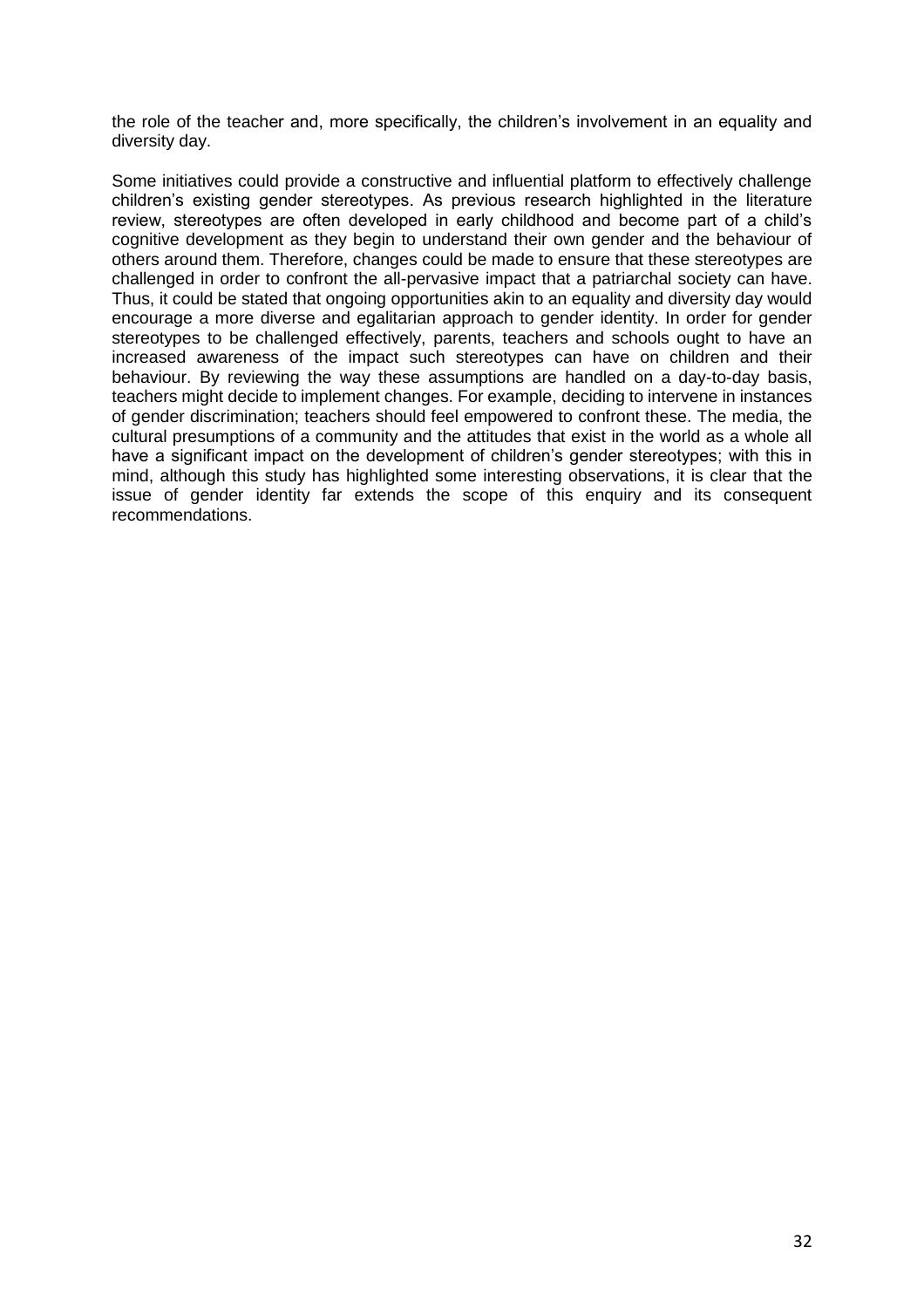# **Reference list**

Aina, O. and Cameron, P., (2011) 'Who does gender matter? Counteracting stereotypes with young children', *Dimensions of Early Childhood*, Volume 39, Number 3, pp. 11-19.

Alanko, K., Santtila, P., Salo, B., Jern, P., Johansson, A. and Sandnabba, N., (2011), 'Testing causal models of the relationship between childhood gender atypical behaviour and parent-child relationship', *British Journal of Developmental Psychology,* Volume 29, pp. 214-233.

Angrosino, M., (2012) 'Observation-based research', in Arthur, J., Waring, M., Coe, R. and Hedges, L., (Editors), *Research Methods and Methodologies in Education*, pp. 165-169, London: SAGE Publications Ltd.

Bem, S., (1981) 'Gender schema theory: a cognitive account of sex typing', *Psychological Review*, Volume 88, Number 4, pp. 354-364.

Bem, S., (1983), 'Gender schema theory and its implications for child development: Raising gender-aschematic children in a gender-schematic society', *Signs*, Volume 8, pp. 598-616.

Berenbaum, S., Martin C., and Ruble, D., (2008) 'Gender Development' in Damon, W. and Lerner, R., (Eds.), *Advanced Child and Adolescent Development*, pp. 647-696, New York: Wiley.

Biesta, G., (2012), 'Mixed methods', in Arthur, J., Waring, M., Coe, R. and Hedges, L., (Editors), *Research Methods and Methodologies in Education*, pp. 147-152, London: SAGE Publications Ltd.

British Educational Research Association (2011), *Ethical Guidelines for Educational Research*, [Online], available at: https://www.bera.ac.uk/wpcontent/uploads/2014/02/BERA-Ethical-Guidelines-2011.pdf, (accessed: December 2016).

Burton, N., Brundrett, M. and Jones, M., (2008), *Doing Your Education Research Project,* London: SAGE Publications Ltd.

Busy, K. and Bandura, A., (1999), 'Social cognitive theory of gender development and differentiation' *Psychological Review*, Volume 106, Number 4, pp. 676-713.

Cohen, L., Manion, L. and Morrison, K., (2000), *Research Methods in Education*, (5<sup>th</sup> Edition), London: Routledge Falmer.

Coyne, S., Linder, J., Rasmussen, E., Nelson, D. and Birbeck, V., (2016), 'Pretty as a princess: Longitudinal effects of engagement with Disney princesses on gender stereotypes, body esteem, and prosocial behaviour in children', *Child Development*, Volume 87, Number 6, pp. 1909-1925.

Demetriou, H., (2013), 'The Case Study' in Wilson, E., (Editor), *School-based Research: A guide for education students', (2<sup>nd</sup> Edition), pp. 256-269, London: SAGE* Publications Ltd.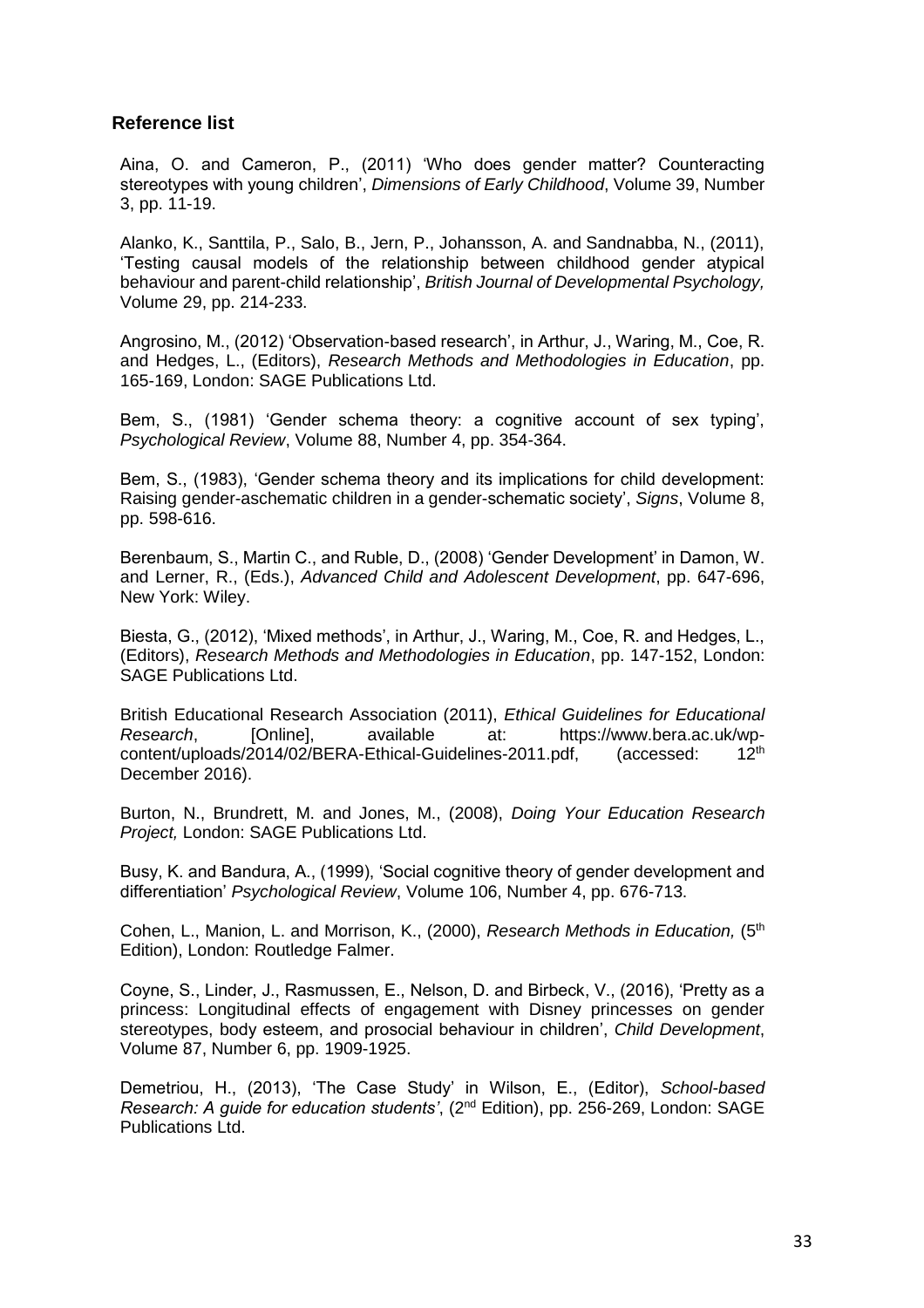Ehrenreich, B., (2007) 'Bonfire of the Disney Princesses'*, The Nation*, Available at: https://www.thenation.com/article/bonfire-disney-princesses/ (Accessed: 12<sup>th</sup> October 2016).

Evans, M., (2013), 'Reliability and Validity in Qualitative Research by Teacher Researchers' in Wilson, E., (Editor), *School-based Research: A guide for education students'*, (2nd Edition), 143-156, London: SAGE Publications Ltd.

Gerig, A., Taylor, J. and MacKay, T., (2013), *Doing Research with Children: A Practical Guide*, (3rd Edition), London: SAGE Publications Ltd.

Header, A. and Kessels, U., (2015), 'Do teachers equate male and masculine with lower academic engagement? How students' gender enactment triggers gender stereotypes at school', *Social Psychology of Education*, Volume 18 pp. 467-485.

Heller, K., Finsterwald, M., and Ziegler, A., (2010) 'Implicit theories of mathematics and physics teachers on gender-specific giftedness and motivation' in Heller, K., (Ed.) *Munich Studies of Giftedness*, pp.239-252, Berlin: LIT.

Hilliard, L. and Liben, L., (2010), 'Different levels of gender salience in preschool classrooms: effects on children's gender attitudes and intergroup bias', *Child Development*, Vol (81), Number (6) pp. 1787-1796.

Hintermann, C., Markom, C., Üllen, S. and Weinhäupl, H., (2014) 'Debating migration in textbooks and classrooms in Austria', *Journal of Educational Media, Memory and Society*, Volume 6, pp. 79-106.

Karniol, R., (2011) 'The colour of children's gender stereotypes', *Sex Roles*, Volume 68, pp. 119-132.

Keefe, N., Marshall, N. and Robeson, W., (2003) 'Gender equity in early childhood education' in Copple, C., (Ed.) *A World of Difference*, (pp. 109-112), Washington DC: National Association for the Education of Young Children.

Kimmel, M., (2004), *The Gendered Society*, New York: Oxford university Press.

Kohlberg, L., (1966), 'A cognitive-developmental analysis of children's -role concepts and attitudes' in Maccoby, E., (Ed.) *The Development of Sex Differences*, pp. 82-173, Stanford: Stanford University Press.

Kollmayer, M., Schooner, B. and Spiel, S., (2016) 'Gender stereotypes in education: Development, consequences, and interventions', *European Journal of Developmental Psychology*.

Lawson, M. and Philpott, C., (2008), 'Reliability and Validity' in Elton-Chalcraft, S., Hansen, A. and Twiselton, S., (Editors), *Doing Classroom Research: A step-by-step guide for student teachers*, pp. 70-81, Berkshire: Open University Press.

Leman, P. and Tenenbaum, H., (2011) 'Practicing gender: children's relationships and the development of gendered behaviour and beliefs', *British Journal of Psychology*, Volume 29, pp. 52-157.

Lichtman, M., (2006), *Qualitative Research in Education: A User's Guide*, Thousand Oaks: SAGE.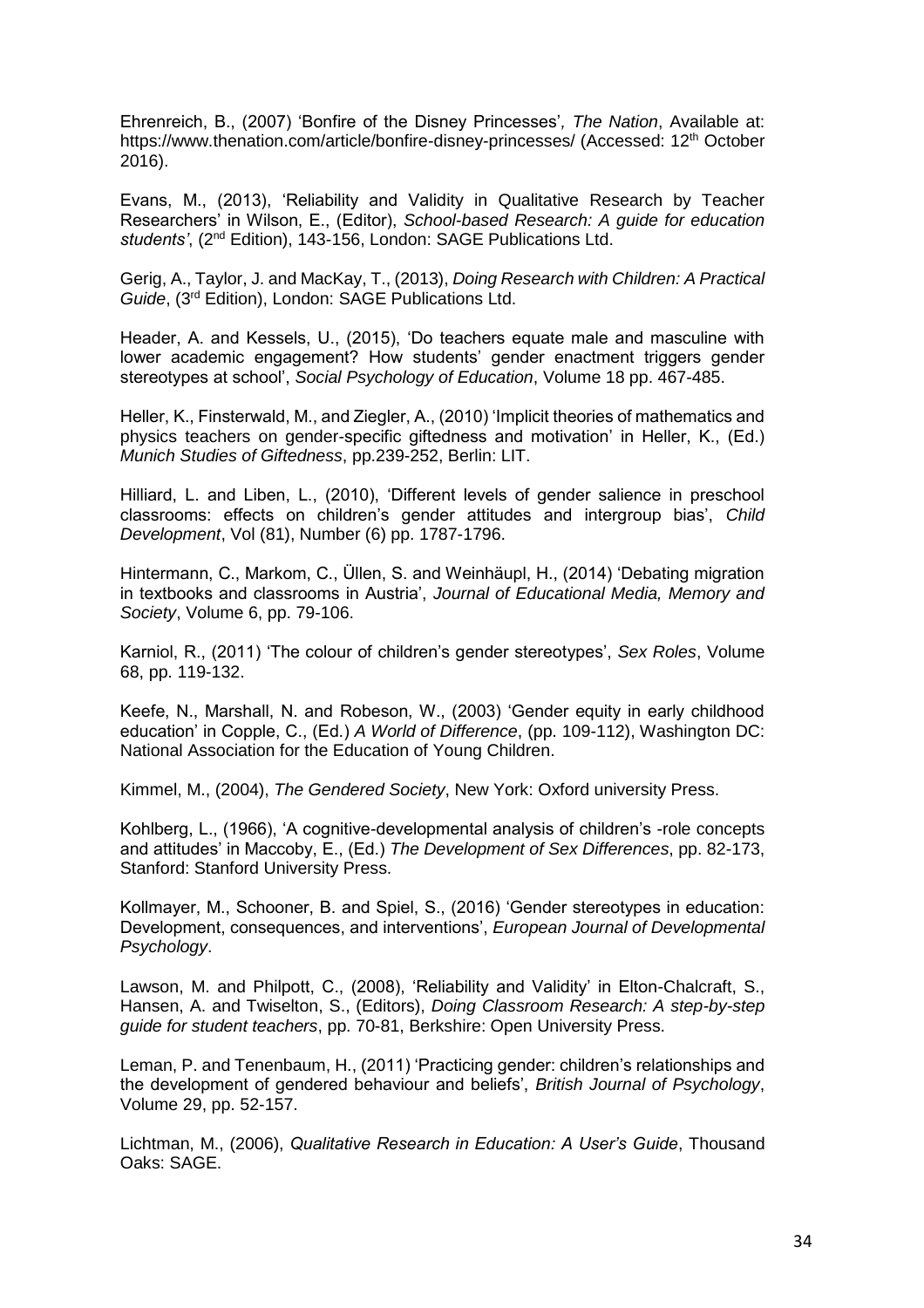Martin, C. and Ruble, D., (2004) 'Children's search for gender cues: cognitive perspectives on gender development', *Current Directions in Psychological Science*, Volume 13, Number 2, pp. 67-70.

Martin, C. and Ruble, D., (2009) 'Patterns of gender development', *Annual Review of Psychology*, Volume 61, pp. 353-381.

Mears, C., (2012), 'In-depth Interviews', in in Arthur, J., Waring, M., Coe, R. and Hedges, L., (Editors), *Research Methods and Methodologies in Education*, pp. 170- 176, London: SAGE Publications Ltd.

Morrissey, C., (1987), 'The two-sentence format as an interviewing technique in oral history fieldwork', *Oral History Review*, 15, pp. 43-53.

Murnen, A., Greenfield, C., Younger, A. and Boyd, H., (2016), 'Boys Act and Girls Appear: A content analysis of gender stereotypes associated with characters in Children's popular culture', *Sex Roles*, Volume 74, pp. 78-91.

Ofsted, (2011), [*Focus school*] *Inspection Report*, [Online], available at: https://reports.ofsted.gov.uk/inspection-reports/find-inspection-report/provider/ELS, (accesed: 11th December 2016).

Ornstein, P., (2011) *Cinderella Ate My Daughter*, New York: Harper Collins.

Peterson, S. and Lach, M., (1990), 'Gender stereotypes in children's books: their prevalence and influence on cognitive and affective development', *Gender and Education*, Volume 2, Number 2, pp. 185-197.

Piaget, J., (1961) *The Child's Conception of Number*, New York: Norton

Roberts, D. and Copping, A., (2008), 'Doing Research in the Classroom', in Elton-Chalcraft, S., Hansen, A. and Twiselton, S., (Editors), *Doing Classroom Research: A step-by-step guide for student teachers*, pp. 85-98, Berkshire: Open University Press.

Schrof, J., (1993) *Feminism's Daughters: Their Agenda Is a Cultural Sea Change*, U.S. News & World Report (I need to check this is referenced properly)

Scott, J., (2008), 'Children as Respondents', in Christensen, P. and Jonny, A., (Editors), *Research with Children: Perspectives and Practices*, (2nd Edition), pp. 87- 108, Oxon: Routledge.

Taber, K., (2013), *Classroom-based Research and Evidence-based Practice: An Introduction'*, (2nd Edition), London: SAGE Publications Ltd.

Vygotsky, L., (1961) 'The development of scientific concepts in childhood', in Paciorek, K. and Munro, J., (Eds.) *Sources: Notable Selections in Early Childhood Education*, pp. 11-18, Gudford, CT: Dushkin/McGraw-Hill.

Warwick, P. and Chaplain, R., (2013), 'Research With younger Children: Issues and Approaches', in Wilson, E., (Editor), *School-based Research: A guide for education students'*, (2nd Edition), 59-76, London: SAGE Publications Ltd.

Wellington, J. and Szczerbinski, M., (2007), *Research Methods for the Social Sciences*, London: Continuum.